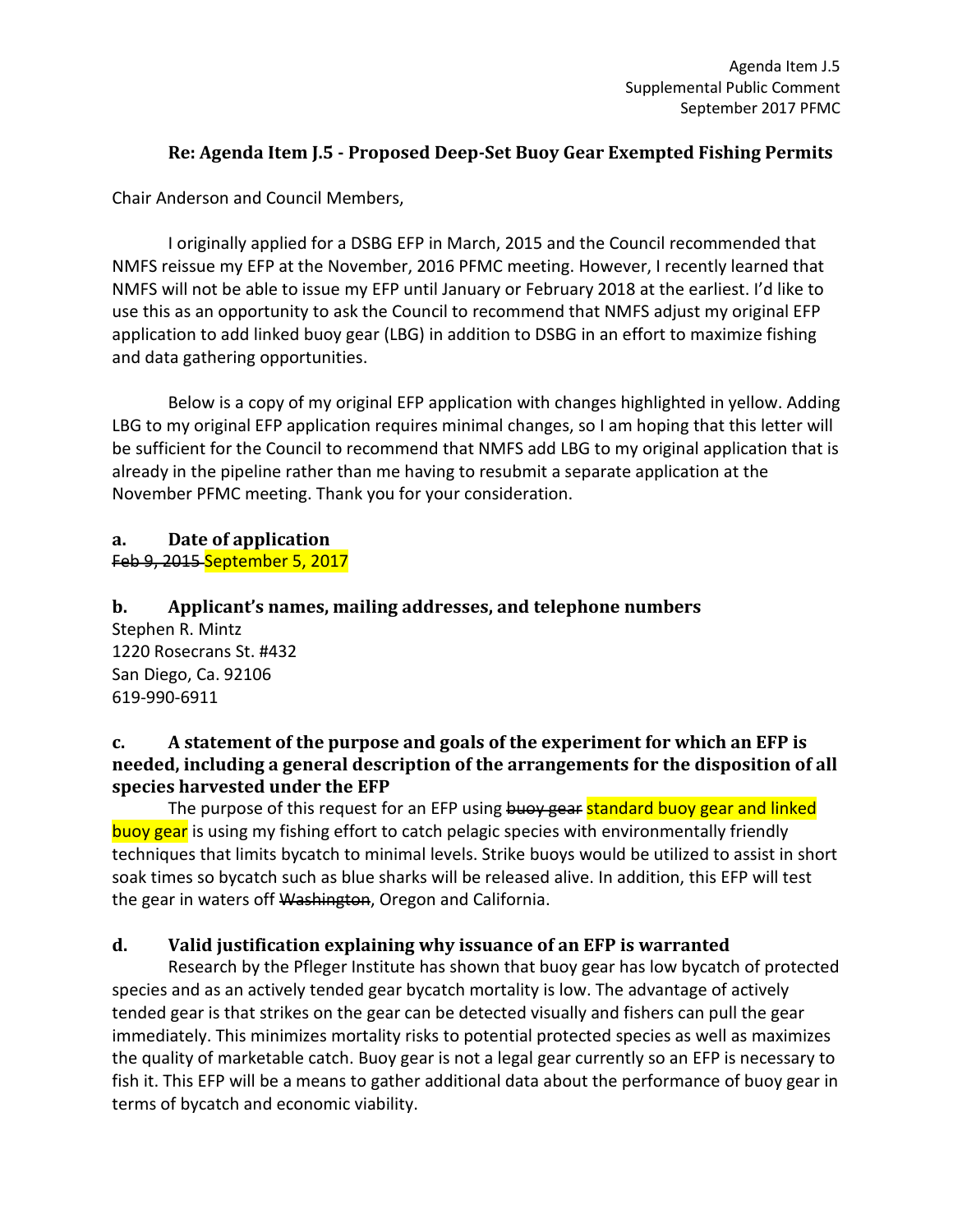This type of gear would not lead to overfishing because of operation costs. Also this type of gear could enhance fishing opportunities for new people waiting to participate in the fishery. With a chance of more production, new and expanded markets could and would be developed and fresh, very nourishing seafood could be delivered to the public nourishing health and economy.

### **e. A statement of whether the proposed experimental fishing has broader significance than the applicant's individual goals**

Testing of this gear will provide information to allow the Council to support developing a legal buoy gear fishery on the west coast. This is an opportunity to explore the fishing power of an experienced swordfisher who is learning to use new gear. The fishing power of newer fishers to more experienced fishers can help gauge the time and effort required to scale this fishery up with more interested fishers.

### **f. An expected total duration of the EFP (i.e., number of years proposed to conduct exempted fishing activities)**

This request of an EFP for buoy gear is for two swordfish fishing seasons. If said technique is adopted, I also request that I would qualify for future available permits.

### **g. Number of vessels covered under the EFP**  One vessel:  $F/V$  D.J. Document # 550-062

The D.J.is a 55' commercial fishing vessel which is presently being used as a troller and gillnetter. In case of a sale of the vessel, loss, or perhaps out of commission so it's not able to operate during a season or part of, I request that I would be able to use a similar vessel to participate.

# **h. A description of the species (target and incidental) to be harvested under the EFP and the amount(s) of such harvest necessary to conduct the experiment, including harvest estimates of overfished species and protected species**

My intention is to harvest swordfish, which I have fished for both sport and commercially since the 1970's. My belief that being able to fish in the DGN closed area now in place will yield mature, adult swordfish in the 200-400# range. With present economics, you need to land a minimum of at least two adult swordfish per day with incidental marketable catch to maintain a profitable operation. I believe that there is no overfishing of any of these species at this time as most populated areas are not accessible because of closures.

In addition to targeting swordfish, other pelagic marketable species I plan to catch include opah, mako and thresher sharks, bluefin, big-eye, and yellowfin tuna, albacore, and louvar. All of the species mentioned bring high market prices, are very much in demand, and by using this fishing technique, are of highest quality.

I plan to fish the gear similarly to the techniques tested by the Pfleger Institute (PIER), as previously presented to the Council. PIER's research test fishing off California has shown that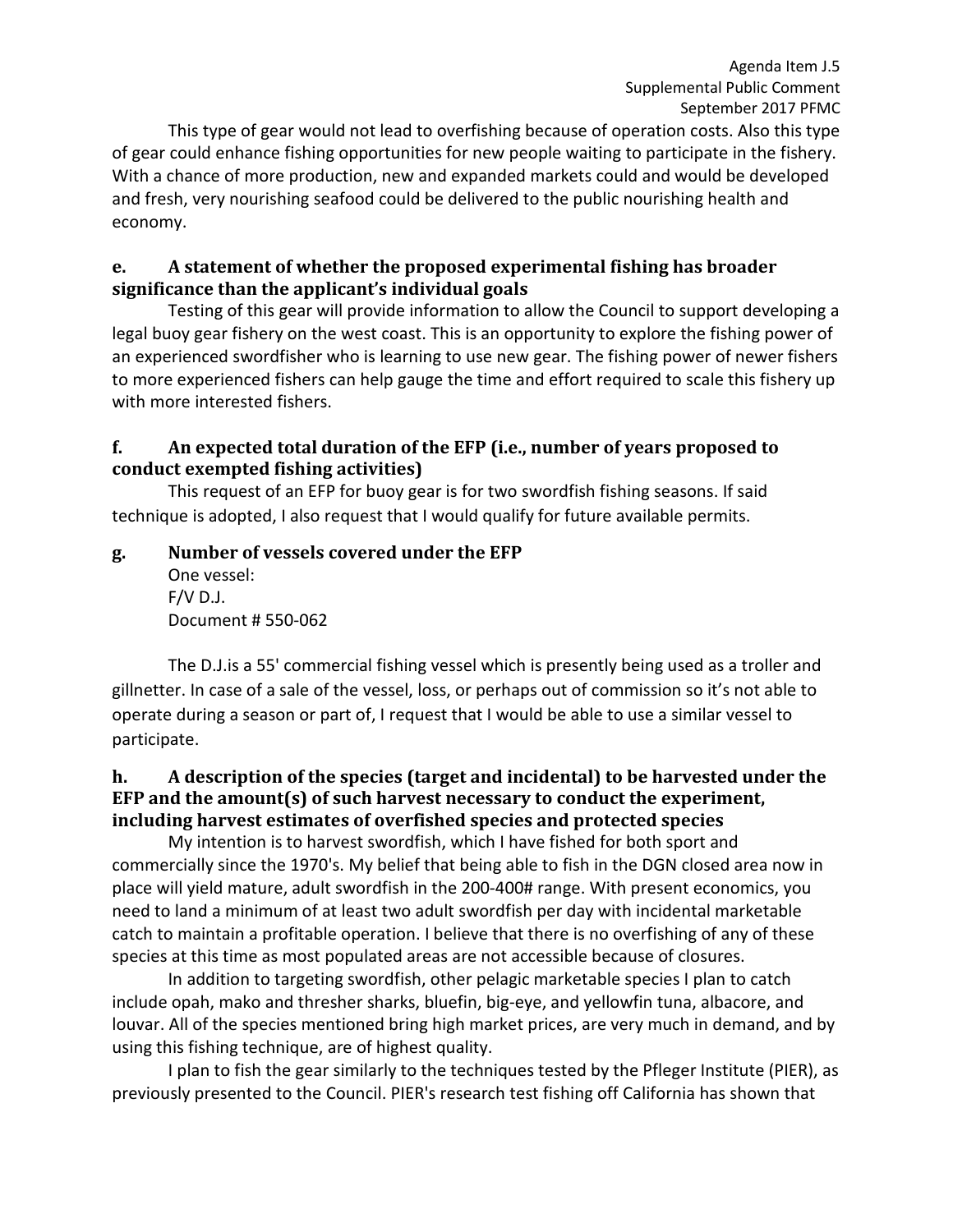deep-set buoy gear can selectively target swordfish with minimal catches of non-target species, including species of concern.

### **i. A description of a mechanism, such as at-sea fishery monitoring, to ensure that the harvest limits for targeted and incidental species are not exceeded and are accurately accounted for**

The question of at sea monitoring of harvests limits will be controlled by this technique itself. You must have a visual on your gear. First you must locate the fish, then they have to bite, then you are only landing a portion of those that are the bitters. If there's a lot around in the area you're fishing, you will land more and if not many, you will be looking elsewhere, thus not overfishing as economics will not permit it.

As for data collection, I would be more than willing to install cameras to monitor catches and use logbooks for recording data. I have no problem carrying government provided observers and if need be, knowing I may have to provide such observers at my expense. If I have to pay an observer it would test whether it is economically feasible. If it's not, then I would not be able to fish under the EFP. I also would be willing to look for outside funding for observers with the help of the Council. I already have a VMS.

### **j. A description of the proposed data collection and analysis methodology**

As noted above, I will use logbooks and monitoring such as cameras or observers. I will provide catch and bycatch data to NMFS and the council. Also, I will be providing market information such as species sizes, prices per pound, unloading and transportation costs so economics can be viewed accurately.

# **k. A description of how vessels will be chosen to participate in the EFP;**

As of now, I am only considering my own vessel. It has a large area on the back deck for fish handling and cleaning. It is fairly low to the water with full walk-around capability. It has very good refrigeration and also a raised pilothouse for excellent observation and modem electronics including satellite telephone and e-mail capability.

I have been active in the drift-gillnet fishery since 1980 both off the California, Oregon and Washington coasts when it was permitted to fish in those waters. I also fish albacore every season mainly off Oregon and Washington and have a lot of local knowledge of banks and ocean contours.

# **l. For each vessel covered by the EFP, the approximate time(s) and place(s) fishing will take place, and the type, size, and amount of gear to be used;**

I intend to utilize both the standard DSBG configuration and would also like an opportunity to test linked buoy gear (LBG) as part of this EFP. I intend to mirror the LBG design included in the PIER application that was submitted at the March 2017 PFMC meeting. Depending on how many fish are around, I would like the ability to switch between standard DSBG and LBG on the same trip, but I would never use standard DSBG and LBG at the same time. The standard DSBG and LBG will be deployed in a manner that ensures it is actively tended and continuously monitored at all times. Strikes will be tended to as quickly as possible to aid in the quick and safe release of unmarketable or protected species.